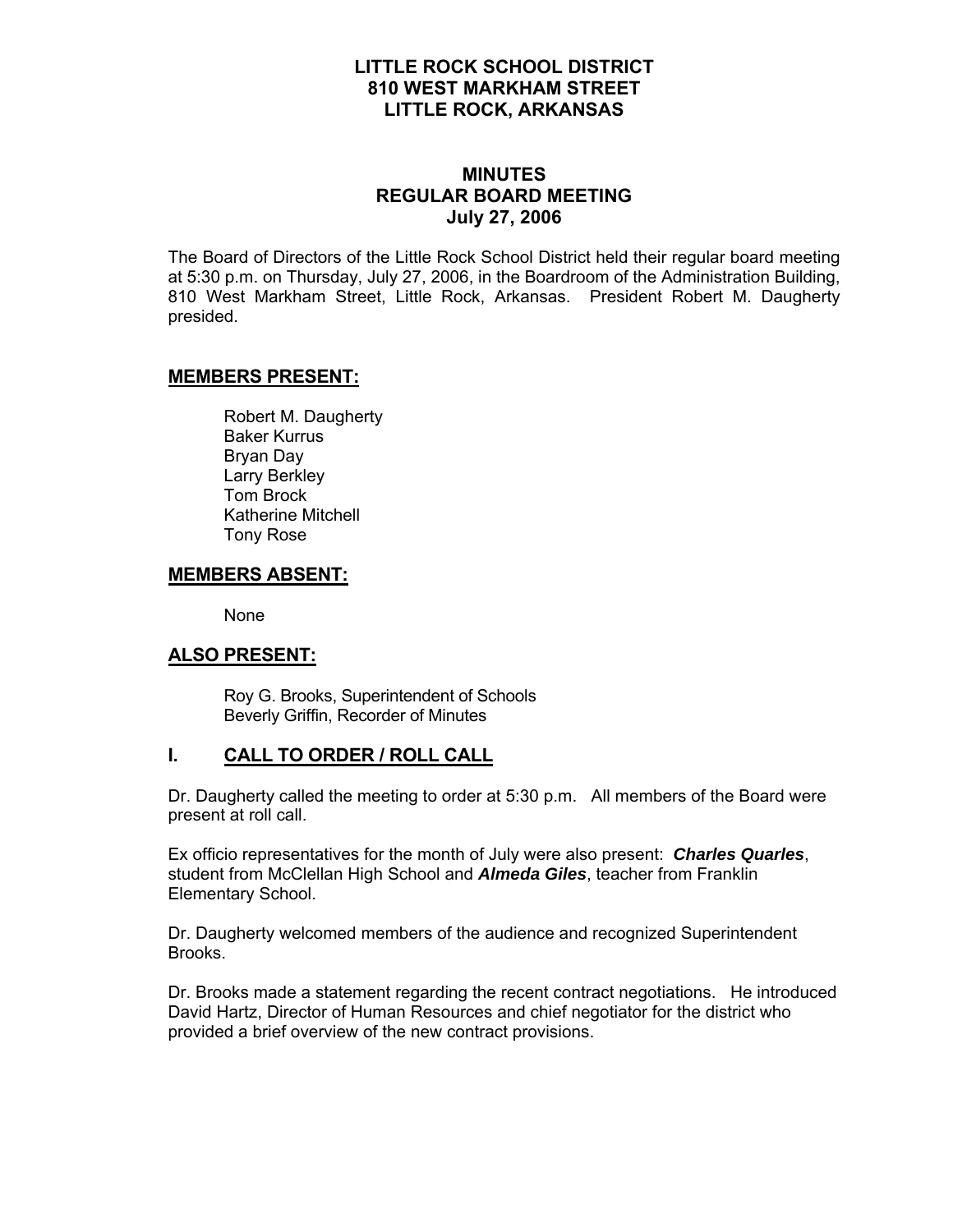# **II. REPORTS/RECOGNITIONS/PUBLIC COMMENTS**

#### **A. Superintendent's Citations & Commendations**

Dr. Brooks presented a citation to Laidlaw bus driver Jerome Price. Each year, Laidlaw Education Services sponsors school bus rodeos to emphasize exceptional safety practices in school bus operations. Little Rock has had at least one winner at the district and area levels every year for the past ten years and this year Mr. Price came in first in local, district, and area competitions.

The ex-officio representatives for the month of July were presented with citations of appreciation for their service: Almeda Giles, teacher from Franklin Elementary School and Charles Quarles, student from McClellan High School.

### **B. Partners in Education**

Debbie Milam introduced one new school / business partnership between the Junior League of Greater Little Rock and the Little Rock School District. Junior League members Peyton Woodyard, Beth McAlpine, Becca Webb, Kristen Laughlin, Tammie Davis, Carrie Daniels and Denise Luft were present. Mr. Rose moved to accept the new partnership; Mr. Berkley seconded the motion and it **carried unanimously**.

### **C. Resolution Honoring and in Memory of Win Paul Rockefeller**

A resolution honoring the memory of Lieutenant Governor Winthrop Paul Rockefeller was presented for the board's review and approval. Board member Tony Rose read the resolution and moved approval of the adoption. Dr. Mitchell seconded the motion and it **carried unanimously**. A copy of the signed resolution will be attached to these minutes.

### **D. Remarks from Citizens**

There were no citizen speakers present.

### **E. Little Rock Classroom Teachers Association**

Grainger Ledbetter addressed the board on behalf of the CTA. He thanked district administrators for their cooperative efforts in reaching an agreement with the teachers union and stated that the agreement would provide the stability required for continuity.

Katherine Wright Knight arrived later in the meeting and thanked the board for giving her a moment to speak. She stated that the negotiating team was exhausted but excited that they were able to reach a multi-year (three-year) agreement with the district. She announced that the membership would meet at 4:00 p.m. at the AEA building to discuss and ratify the contract.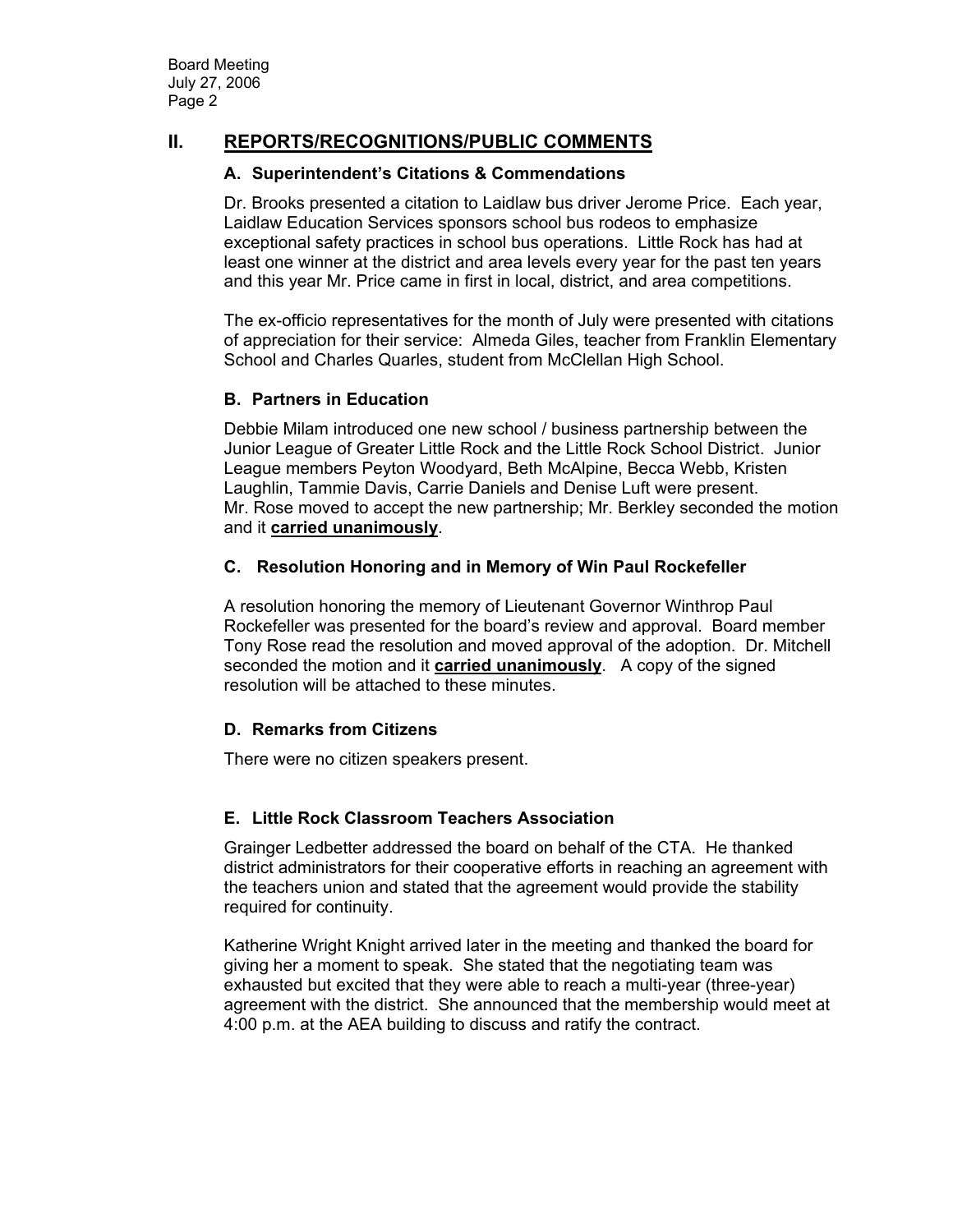## **III. REPORTS AND COMMUNICATIONS**

#### **A. Remarks from Board Members**

Dr. Mitchell reported that she had attended a ceremony where retired teacher Lou Ethel Nauden was awarded a grant from State Farm Insurance to assist teachers with National Board Certification. She thanked Ms. Nauden for her continuing efforts to prepare teachers to meet the needs of our students.

Mr. Brock announced that his church, Geyer Springs First Baptist, would be hosting a "Give a Kid a Chance Day" at his church this weekend. School supplies for over 800 students will be donated by church members.

Mr. Rose congratulated bus driver Jerome Price for his safety record and for achieving recognition in the bus driver rodeo.

Dr. Daugherty announced that he had spoken with the superintendent about a back to school question and answer session. He suggested August  $17<sup>th</sup>$  and set it tentatively for the Central High School gym.

#### **B. Budget Update**

No report.

### **C. Student Assignment Report**

Dr. Linda Watson provided a brief reminder regarding check-in dates for the 2006-2007 school year, August 2 – 3, 2006.

### **D. Update: Accelerated Learning Center**

Dr. Brooks introduced Carol Green, Director of Career and Technical Education for the LRSD. She provided a brief overview of the Accelerated Learning Center Program and shared some of the data regarding enrollment and graduation rates. The program has been in existence for eight years, serving students who are at risk for failure or dropping out of school.

Approximately 250 students graduated from the ACC in the 2004-05 school year; over 300 graduated in 2005-06. Students are not assigned to the ALC for disciplinary reasons, but are assigned according to their needs for a more flexible school schedule. Students must attend a minimum of four hours per day, but may stay longer if they wish. Single parents or students who must work are allowed to select the schedule that works best for their family. A Head Start child care center is located on the Metropolitan campus.

### **E. July 2006 Construction Report – Bond Projects**

Mr. Goodman's report was printed in the agenda. No additional information was requested.

### **F. Internal Auditors Report**

Mr. Becker's report was printed in the agenda.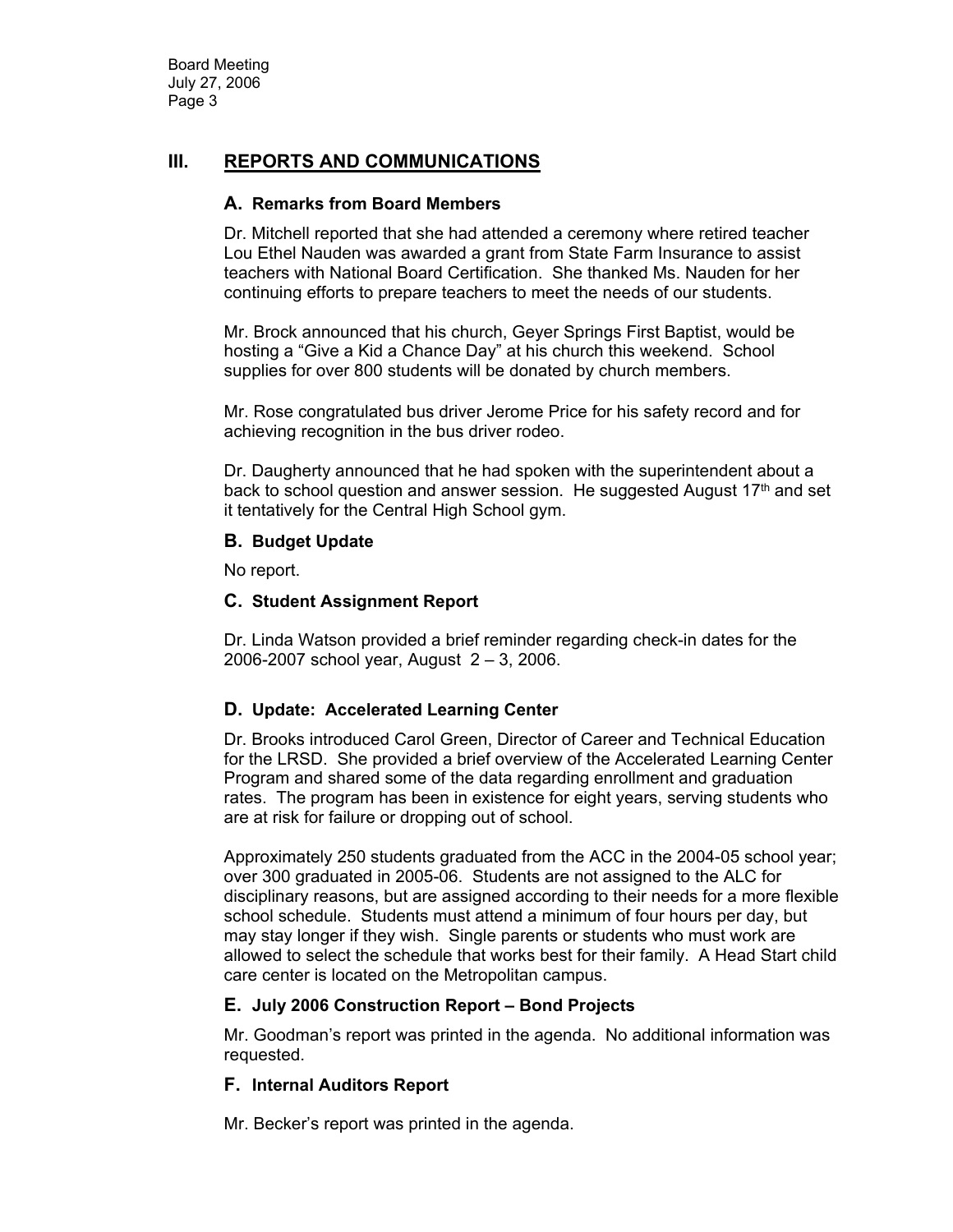# **IV. APPROVAL OF ROUTINE MATTERS**

### **A. Minutes**

Minutes from the regular meeting of the Board of Directors held on June 22, 2006 and from special meetings held on June 26 and July 13, 2006, were presented for review and approval. Mr. Rose moved to approve the minutes as written; Mr. Berkley seconded the motion and it **carried unanimously.** 

# **V. BOARD POLICY AND REGULATIONS REVIEW**

### **A. First Reading: Policy Revision – FCB – Closing of Schools**

The administration presented a proposed revision to policy *FCB, Closing of Schools*, which would ensure compliance with the Arkansas Academic Facilities Program regarding operating schools in a fiscally responsible manner. Mr. Berkley moved to approve the policy on first reading; Mr. Brock seconded the motion and it **carried unanimously**.

## **VI. HUMAN RESOURCES**

### **A. Appointment of Assistant Coordinator of Southwest Learning Academy**

The superintendent introduced Earl Smith and recommended board approval of his appointment to the position of assistant coordinator of the Southwest Learning Academy. Mr. Kurrus moved to approve the appointment; Mr. Brock seconded the motion and it **carried unanimously**.

## **B. Personnel Changes**

Routine personnel issues were printed in the board's agenda. In addition, Laureen Isom, formerly counselor at McClellan High School, was recommended for the position of coordinator of Counseling and College Workplace Readiness.

Dr. Brooks introduced John Daniels, currently a teacher and coach at Hall High School, who will be recommended for appointment to the position of assistant principal at Henderson Middle School. His appointment was not on the current personnel listing, but Dr. Brooks noted that he would be on the agenda in August.

Mr. Berkley made a motion to suspend the rules in order to consider Mr. Daniels' appointment. Mr. Day seconded the motion and it **carried unanimously**.

Mr. Kurrus moved to approve all personnel items presented. Mr. Berkley seconded the motion and it **carried unanimously**.